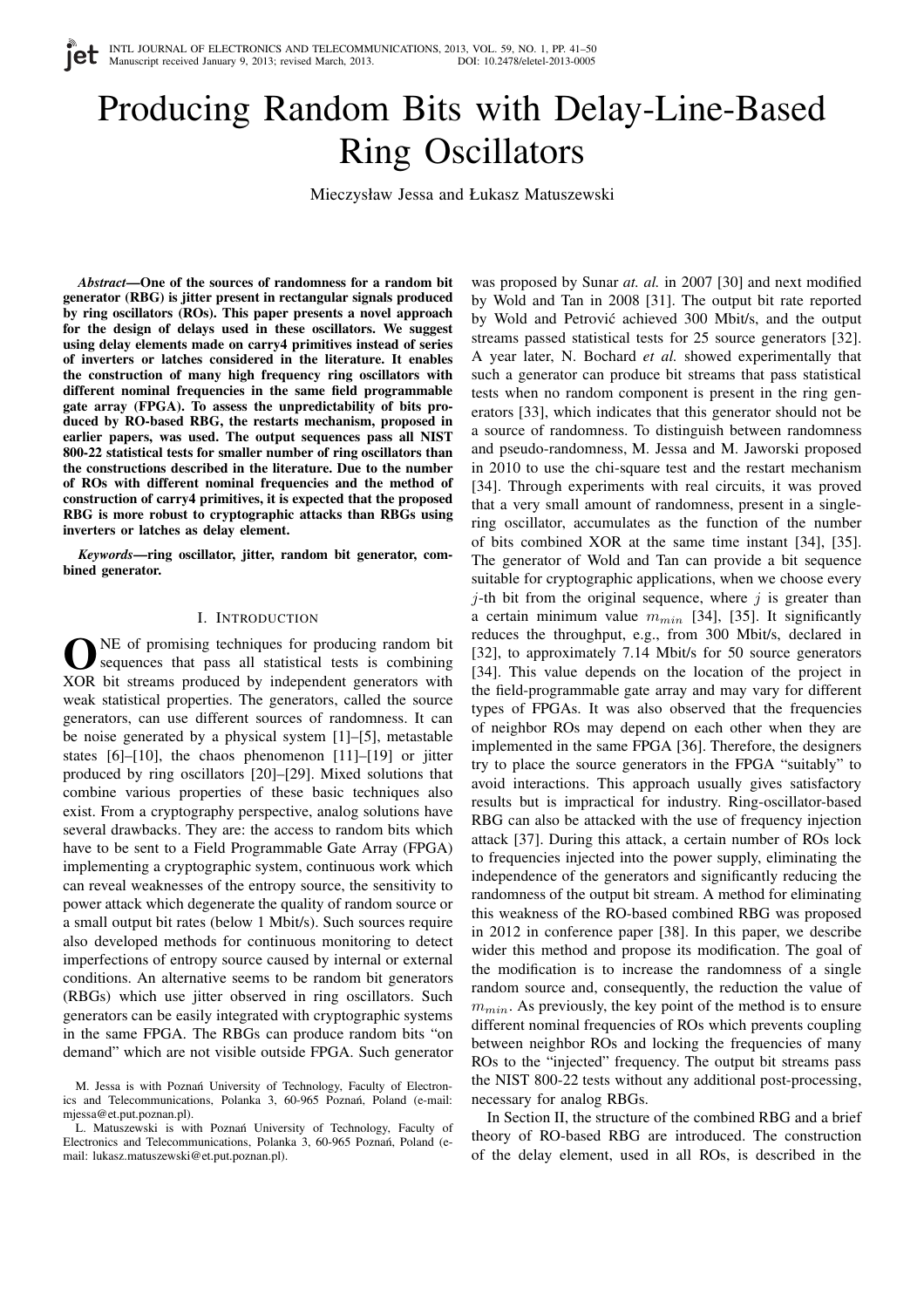same section. Section III presents a method and the results of assessing the amount of true randomness present in output signals of the combined RBG using a series of primitives, called carry4. A method for enhancing the randomness of the combined RBG using carry4 is described in Section IV. The results of statistical tests are presented in Section V. The paper ends with the conclusions.

# II. COMBINING XOR INDEPENDENT RANDOM BITS PRODUCED BY MANY RO-BASED RBGS

*A. Jitter Produced by Ring Oscillators as a Source of Randomness*

A simple method of producing random bits is sampling the rectangular wave produced by a ring oscillator (Fig. 1). The frequency  $f_H$  of the RO is usually several times greater than the frequency  $f_L$  of the quartz oscillator. To achieve almost perfectly random bits in the circuit from Fig. 1 it is necessary to sample the ring oscillator at a very low frequency [29]. A Dtype flip-flop is triggered by a quartz oscillator that establishes the output bit rate. Ring oscillator shown in Fig. 1 consists of inverter and delay  $\tau$  connected into a ring. A delay element  $\tau$ can be realized with an even number of inverters, a chain of latches or a delay line built in many FPGAs.

Ring oscillator from Fig. 1 can be simply implemented in reconfigurable logic as FPGA and CPLD. Thanks for its simplicity, ROs have become the main block in many digital systems, e.g., in voltage-controlled oscillators, serial data transmitters, temperature and voltage sensors on a chip etc. This simple structure and the underlying physical phenomena observed in the RBG from Fig. 1 have been widely studied [20]–[29], [39], [40]. Due to relatively large amount of jitter, present in generated signal, ROs are increasingly used as a source of randomness in hardware true random number generators [20]–[29], [39]. Frequency of signal generated by a single ring oscillator is equal to

$$
f_H = \frac{1}{2} \sum_{k} \frac{1}{d_k},
$$
 (1)

where  $d_k$  is a delay of the k-th component of RO. The expression is true if all components are ideal and delays related with interconnections are ignored. In real circuit this factor is very important and cannot be ignored [36]. Moreover, propagation delays in all circuit paths and gates vary in time, because of shot noise, thermal noise and supply voltage



Fig. 1. Jitter oscillator sampling as a method of producing random bits.

instability [27], [39]. Having regards to this phenomenon the equation (1) must be submitted as

$$
f_H = \frac{1}{2} \sum_k \frac{1}{d_k + di_k + \Delta dt_k + \Delta dv_k, +\Delta dr_k} \tag{2}
$$

where  $d_k$  denotes constant delay of the k-th delay element,  $di_k$  is the delay of the k-th interconnections in ring oscillator,  $\Delta dt_k$  is the variation of the delay in the k-th component and interconnection caused by variation of temperature,  $\Delta dv_k$ represents the variation of the delay in the  $k$ -th component and interconnection caused by supply voltage instability and  $\Delta dr_k$ define others random delays in the k-th element and path in the ring oscillator, e.g., transition spacing or crosstalk's.

The frequency of the ring oscillator can vary in time thanks to changes of  $\Delta dt$ ,  $\Delta dv$  and  $\Delta dr$ . This variations are called jitter. Because as central limit theorem states that many independent random variables have normal distribution, jitter in RO's follows with Gaussian distribution. Components which vary in time can be written as [27]

$$
\Delta dt = \Delta dt_n + p \cdot \Delta dt_d,
$$
  
\n
$$
\Delta dv = \Delta dv_n + p \cdot \Delta dv_d,
$$
  
\n
$$
\Delta dr = \Delta dr_n + p \cdot \Delta dr_d
$$
\n(3)

where  $\Delta dt_n$ ,  $\Delta dv_n$ ,  $\Delta dr_n$  are nondeterministic components and  $\Delta dt_d$ ,  $\Delta dv_d$ ,  $\Delta dr_d$  are deterministic components, the value of  $p$  is a proportion factor. The nondeterministic elements stands on nondeterministic jitter, which is an ideal source of entropy, through which is possible to produces random bits in sampling process. Both nondeterministic and deterministic jitter increases as a function of delay length and with measurement interval. This jitter accumulation is a consequence of the earlier disturbances [40]. Using equation (2), the instantaneous frequency of ring oscillator with jitter accumulation is

$$
f_H = \frac{1}{2} \sum_{k} \frac{1}{d_k + di_k + \Delta J_a}
$$
 (4)

where

$$
\Delta J_a = \sum_k \Delta dt_k, +\Delta dv_k + \Delta dr_k \tag{5}
$$

is an accumulated jitter during previous half period of signal with frequency of  $f_H$  and k delay elements [27]. It can be divided into deterministic factor and nondeterministic

$$
\Delta J_a = \Delta J_{an} + \Delta J_{ad},\tag{6}
$$

where

$$
\Delta J_{an} = \sum_{k} \Delta t_{nk} + \Delta dv_{nk} + \Delta dr_{nk} \tag{7}
$$

denotes an accumulated nondeterministic jitter and

$$
\Delta J_{ad} = p \cdot \sum_{k} \Delta t_{dk} + \Delta v_{dk} + \Delta dr_{dk} \tag{8}
$$

represents an accumulated deterministic jitter with proportion factor of p. As was mentioned in [40] standard deviation of nondeterministic jitter accumulated in ROs is proportional to square root of time. Deterministic jitter has standard deviation proportional to time. It follows that the deterministic jitter accumulates faster than nondeterministic one.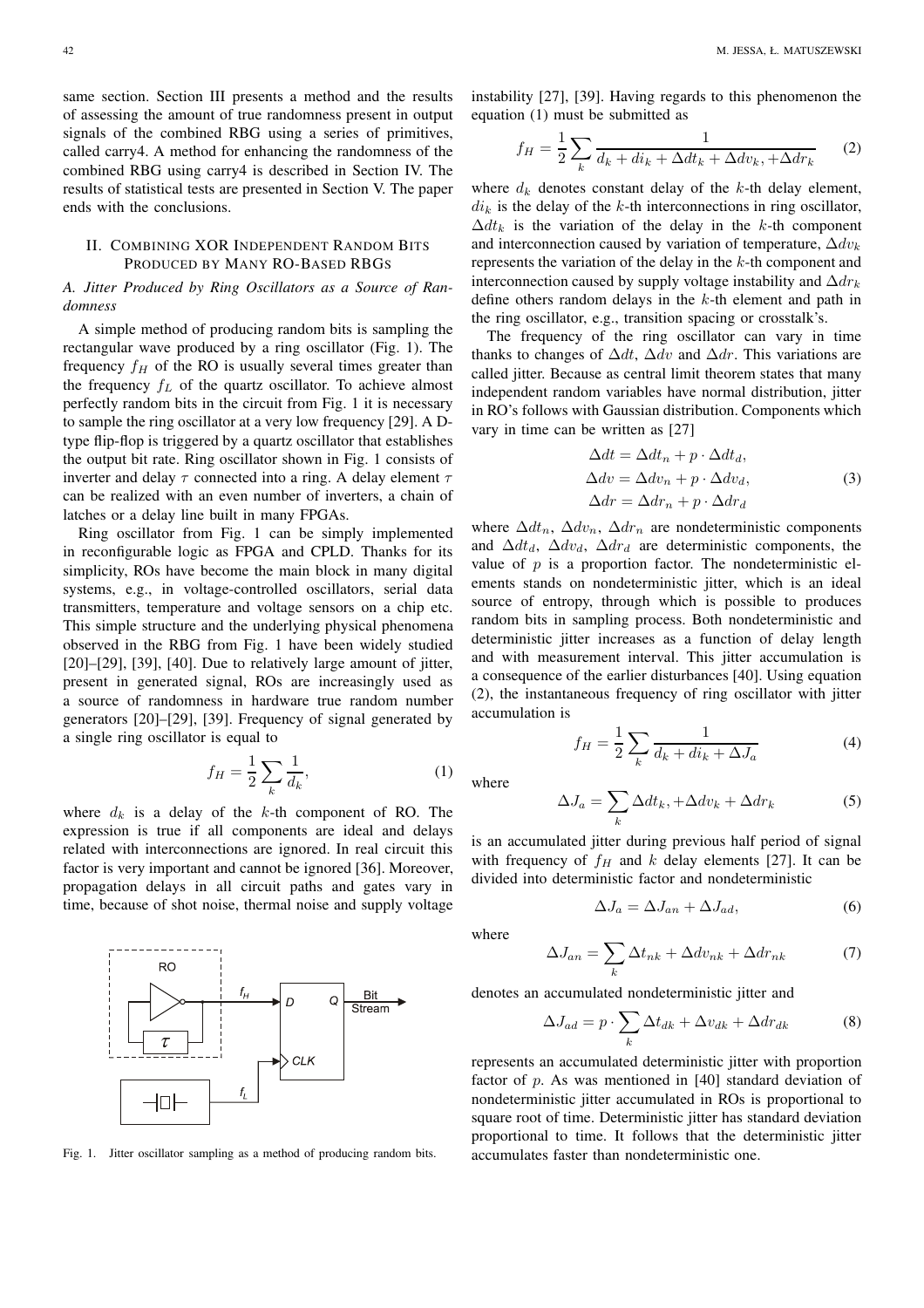

Fig. 2. Combined RO-based RBG.

#### *B. Combined RO-Based RBG*

The scheme of combining XOR of K with  $K > 1$  bit streams produced by RO-based RBGs is shown in Fig. 2 [35]. The K element set of source generators is divided into groups. The number of elements in each group does not exceed the number  $n$  of inputs of a single lookup table (LUT). First, we combine XOR bits produced by source generators belonging to the same group. The output bits are next sampled by the same clock to form a new set of source streams. The new source streams are divided into new groups. The streams inside the same group are combined XOR, and the bits obtained are sampled by the same clock, producing the next source stream, etc. The process ends when one bit is produced. Figure 2 illustrates this process for no more than  $6^3 = 216$  source generators ( $n = 6$ ).

The combined RBG produces the first bit with a delay equal to three periods of the quartz oscillator. To assess the quality of the generated sequence, the bits are sent to a personal computer (PC) via a buffer and a USB 2.0 interface. No post-processing is performed in the PC. We assume that the source generators have frequencies  $f_{H,l}$ ,  $l = 1, 2, \ldots, K$ , which are not lower than  $f_L$ , where  $f_L$  is the frequency of the quartz oscillator. The placement of all elements depends on the software provided by the manufacturer of the FPGA. We do not perform any manual corrections for the localizations proposed by this software.

The combined RBG proposed by Wold and Tan, studied by many authors, uses ROs with the same number of inverters as the delay  $\tau$ . Its modification, discussed in [35] and [38] ex-

TABLE I THE FREQUENCY OF ROS IMPLEMENTED IN VIRTEX-5

|                                                 | Inverters as $\tau$ |           | Latches as $\tau$       |           |  |
|-------------------------------------------------|---------------------|-----------|-------------------------|-----------|--|
| K                                               | No. of              | Frequency | No. of                  | Frequency |  |
|                                                 | inverters           | [ $MHz$ ] | latches                 | [MHz]     |  |
| 1                                               | 2                   | 735       | 1                       | 667       |  |
|                                                 | $\overline{4}$      | 645       | $\overline{\mathbf{c}}$ | 503       |  |
|                                                 | 6                   | 303       | 3                       | 299       |  |
| $\begin{array}{c} 2 \\ 3 \\ 4 \\ 5 \end{array}$ | 8                   | 260       | $\overline{4}$          | 210       |  |
|                                                 | 10                  | 164       | 5                       | 207       |  |
| 6                                               | 12                  | 168       | 6                       | 157       |  |
| 7                                               | 14                  | 164       | 7                       | 130       |  |
| 8                                               | 16                  | 132       | 8                       | 113       |  |
| 9                                               | 18                  | 129       | 9                       | 115       |  |
| 10                                              | 20                  | 123       | 10                      | 96        |  |
| 11                                              | 22                  | 113       | 11                      | 82        |  |
| 12                                              | 24                  | 111       | 12                      | 76        |  |
| 13                                              | 26                  | 106       | 13                      | 72        |  |
| 14                                              | 28                  | 107       | 14                      | 67        |  |
| 15                                              | 30                  | 81        | 15                      | 63        |  |
| 16                                              | 32                  | 68        | 16                      | 62        |  |
| 17                                              | 34                  | 51        | 17                      | 57        |  |
| 18                                              | 36                  | 59        | 18                      | 50        |  |
| 19                                              | 38                  | 55        | 19                      | 49        |  |
| 20                                              | 40                  | 49        | 20                      | 43        |  |
| 21                                              | 42                  | 32        | 21                      | 37        |  |
| 22                                              | 44                  | 41        | 22                      | 32        |  |
| 23                                              | 46                  | 23        | 23                      | 26        |  |
| 24                                              | 48                  | 26        | 24                      | 42        |  |
| 25                                              | 50                  | 23        | 25                      | 12        |  |

ploits as  $\tau$  latches but it still assumes that the number of latches is the same for the all source generators. The differences in nominal frequencies of ROs result only from technological differences and the length of the connections between elements of each RO. Consequently, the frequencies of the rectangular waves generated by ROs may be very similar. They can also be clustered in groups, especially for a small number of inverters [31], [36]. Due to the non-ideal separation between ROs, the oscillators can synchronize each other using the phenomenon of injection synchronization discovered for the van der Pol oscillator [41]. Similar frequencies are also responsible for the success of injection attack, as described in [37]. To overcome this disadvantage, the ROs should have significantly different frequencies, and the manipulation of  $\tau$  should be hard. It requires to use ring oscillators with at least different  $\tau$  in a combined RBG. For example, the first RO can use two inverters or one latch, the second RO can have four inventers or two latches as  $\tau$ , and so on. Table I contains the frequencies of  $K = 25$  ROs implemented in Virtex-5 (XC5VLX50T) manufactured by Xilinx [42]. The values from this table are illustrated in Fig. 3. We have chosen  $K = 25$  because this number of ROs was reported in the literature as sufficient to pass the statistical tests for  $f_L = 100$  MHz. All the frequencies were measured with a frequency counter.

A greater  $\tau$  does not always imply a smaller frequency of the RO due to delays introduced by internal connections between slices available in Virtex-5. The length of these connections depends on the placement of elements. In our case, it was determined by the software (ISE Design Suite) provided by Xilinx – the manufacturer of the FPGA. We did not perform any manual corrections for the localizations proposed by this software.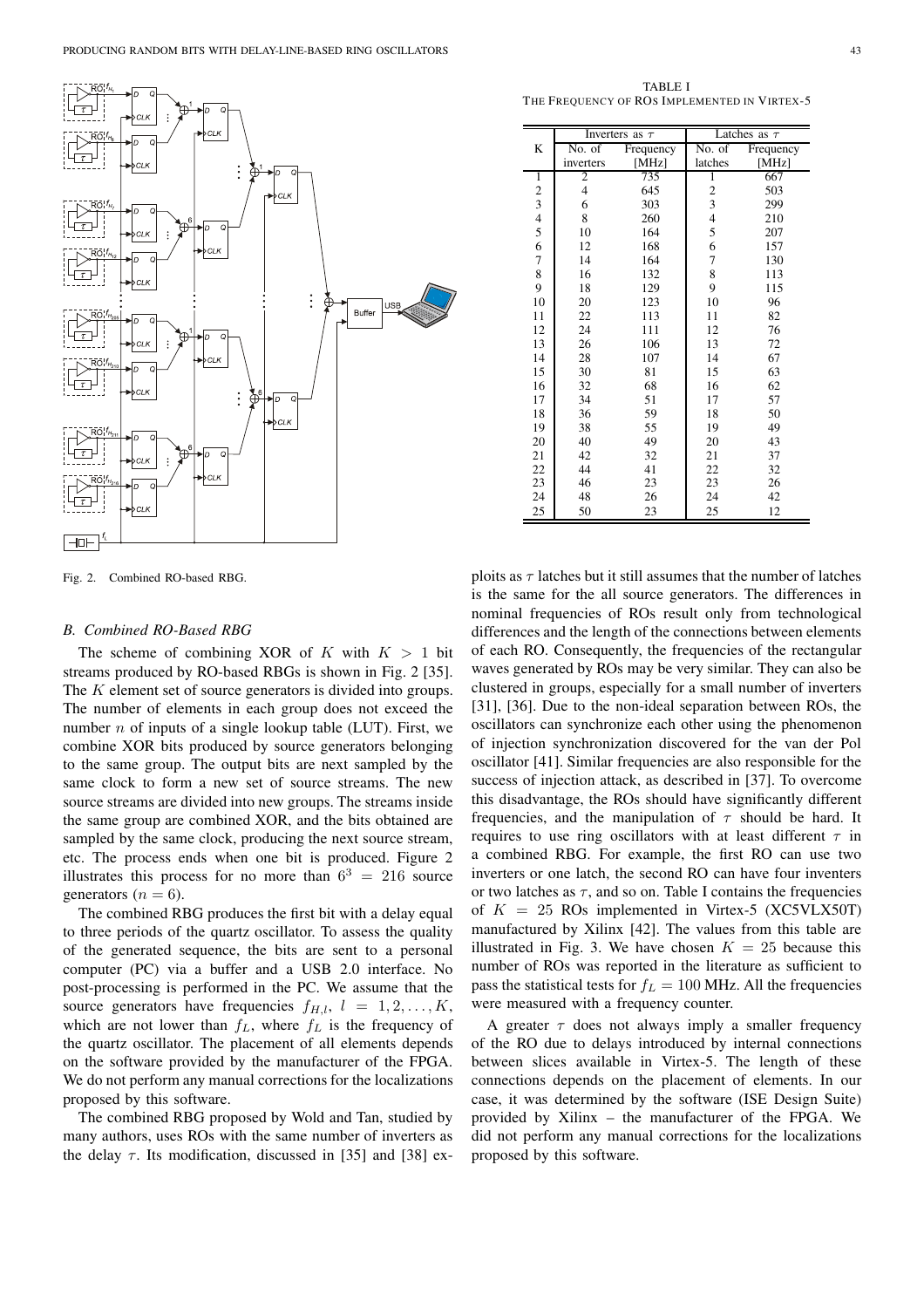

Fig. 3. The frequencies of ROs as a function of K for  $\tau$  implemented as different numbers of inverters and latches [38].



Fig. 4. Xilinx Virtex-5 fast carry chain logic primitive (Carry4) [42].

Table I indicates that the use of inverters or latches as  $\tau$ is inefficient because the condition  $f_H > f_L$  satisfies only 14 ROs with inverters and 9 with latches when  $f<sub>L</sub> = 100$  MHz. For  $f_L = 200$  MHz, we have 4 ROs with inverters and 5 ROs with latches. The above values for  $K$  are insufficient to pass the statistical tests by the combined RBG using ROs with significantly different frequencies. We need a different source of delay with a higher granulation.

#### *C. The Use of Carry4 as Delay* τ

A series of primitives, called carry4, is available in Xilinx FPGAs [42]. It can be used as a tapped delay line with a slight delay between adjacent taps. The carry4 located in Virtex-5 slices is shown in Fig. 4. It is located in each slice of Virtex-5 FPGA. Carry4 consists of a series of four MUXes and XORs that connect to the other logic [42]. Fast carry chain logic was designed to make arithmetical functions such as adders, subtractors, and comparators faster and easier to implement. As shown in [43], carry4 is also applicable fast carry logic as delay  $\tau$  in ring oscillators, configured as follows: the output of the inverter from Fig. 2 comes to carry4 input CI, and the delayed signal comes to one of the outputs  $CO(3...0)$  (Fig. 4) and to the inverter input from Fig. 1. One carry4 primitive gives four delay taps. If more delay units were required, primitives were connected in series. For ring oscillator number  $l, l = 1, 2, \ldots, K$  delay was l delay units. For example, for RO number six, the sixth tap was used. Each RO had a delay line with a different delay length, and thus each RO had significantly different nominal frequency. The reason for using carry chain logic as the  $\tau$  delay element is the ease of implementation and small delay per one tap, which allows the design of many high frequency ring oscillators.

The main disadvantage of this type of solution is the high area occupancy in FPGA. Nevertheless, the carry4 primitive is an excellent part of FPGA to use as a delay line in RO-based RBGs.

The frequencies of ROs for increasing values of  $\tau$  are shown in Table II and illustrated in Fig. 5. Similar to inverters and latches, greater  $\tau$  does not always imply a smaller frequency of the RO. Due to the greater granulation, condition  $f_H > f_L$ satisfies 61 ROs for  $f_L = 200$  MHz and 37 ROs for  $f_L = 300$ MHz.

Consequently, the throughput can be greater than that for RBGs using ROs with different numbers of inverters or latches. The precise value depends on the results of statistical tests and the randomness of the RBG measured by the restarts mechanism.

The price of greater frequency granulation are greater resources used by the FPGA [38]. From a cryptography perspective, the amount of resources devoted to random bit generation is not critical for most of the cryptographic systems because the basic goal is security of the system.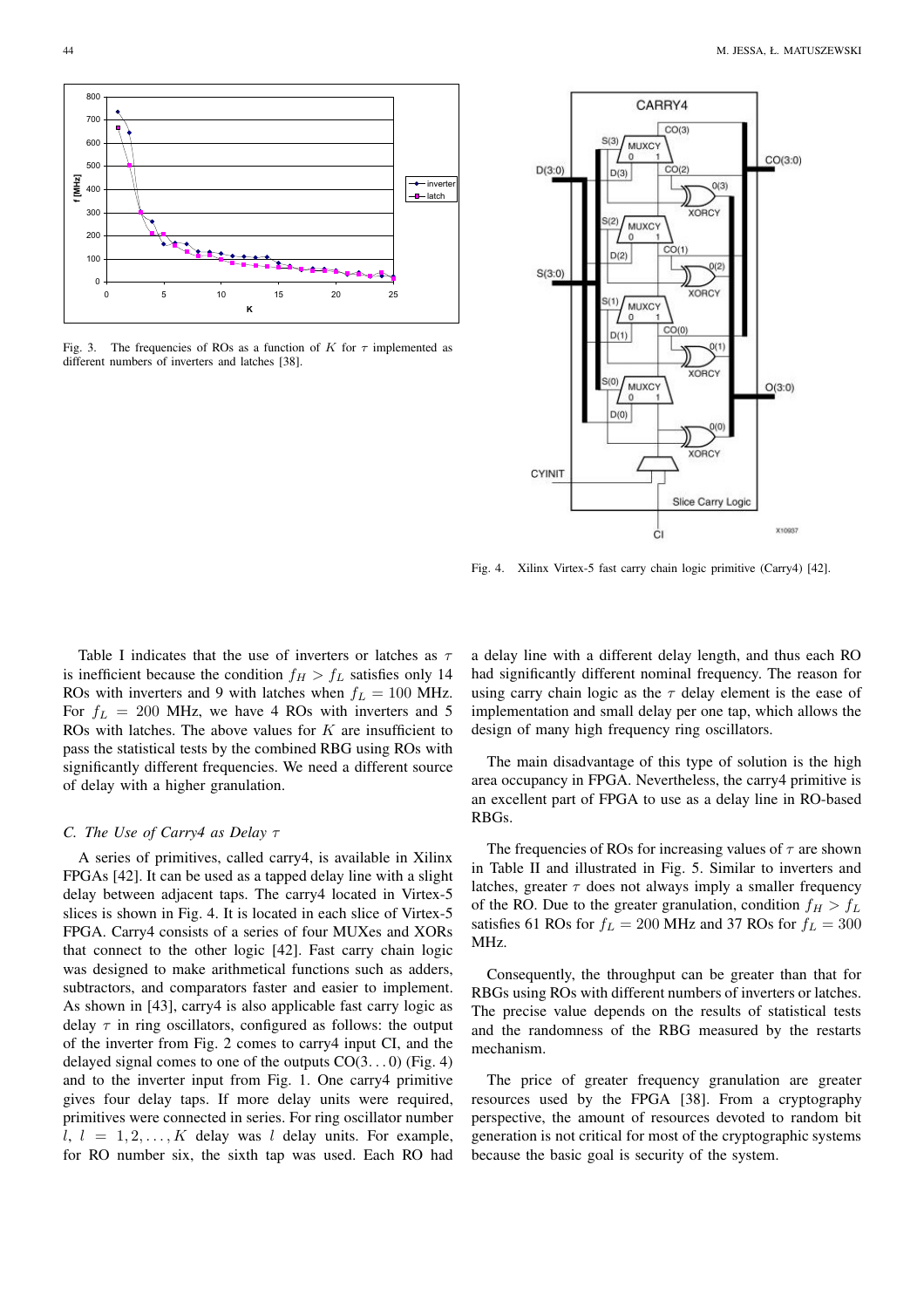TABLE II THE FREQUENCIES OF ROS WITH DELAY LINES CARRY4 (VIRTEX-5)

| K                       | Frequency [MHz] | K  | Frequency [MHz] |
|-------------------------|-----------------|----|-----------------|
| 1                       | 639             | 33 | 339             |
|                         | 739             | 34 | 400             |
| $\frac{2}{3}$           | 599             | 35 | 282             |
| $\overline{\mathbf{4}}$ | 499             | 36 | 402             |
| 5                       | 461             | 37 | 262             |
| 6                       | 462             | 38 | 348             |
| 7                       | 382             | 39 | 331             |
| 8                       | 433             | 40 | 264             |
| 9                       | 418             | 41 | 251             |
| 10                      | 454             | 42 | 375             |
| 11                      | 417             | 43 | 360             |
| 12                      | 355             | 44 | 242             |
| 13                      | 373             | 45 | 221             |
| 14                      | 375             | 46 | 239             |
| 15                      | 400             | 47 | 235             |
| 16                      | 391             | 48 | 229             |
| 17                      | 366             | 49 | 231             |
| 18                      | 341             | 50 | 310             |
| 19                      | 368             | 51 | 234             |
| 20                      | 359             | 52 | 226             |
| 21                      | 383             | 53 | 242             |
| 22                      | 353             | 54 | 224             |
| 23                      | 358             | 55 | 222             |
| 24                      | 370             | 56 | 171             |
| 25                      | 330             | 57 | 219             |
| 26                      | 293             | 58 | 223             |
| 27                      | 325             | 59 | 179             |
| 28                      | 327             | 60 | 214             |
| 29                      | 294             | 61 | 207             |
| 30                      | 328             | 62 | 210             |
| 31                      | 324             | 63 | 274             |
| 32                      | 292             | 64 | 187             |



Fig. 5. The frequencies of ROs as a function of K (increasing  $\tau$ ).

# III. ASSESSING THE AMOUNT OF RANDOMNESS AND PSEUDO-RANDOMNESS

The source of randomness for ring-oscillator-based RBGs is the accumulated jitter present in the signals of ROs. The jitter contains both noise and a deterministic component. Both components influence the statistical properties of the output sequence, but only the noise component is a source of true randomness. The deterministic component is a source of pseudo-randomness. Therefore, to decide if a source of random bits is suitable for cryptography, we must assess the amount of true randomness and pseudo-randomness present in the output streams. Two basic methods were proposed for distinguishing pseudo randomness and true randomness for ring oscillator-based RBGs. In both methods, we repeat experiments many times starting from identical initial conditions. Because pseudo-randomness is deterministic, it shows identical behavior in each repetition of the experiment. True randomness provides different behavior for identical initial conditions. To ensure identical initial conditions, we replaced the inverters shown in Figs. 1 and 2 with NAND gates triggered by an external signal. In the method described in [26], the authors recorded 1000 restarts of a ring oscillator, Fibonacci ring oscillator (FIRO) and Galois ring oscillator (GARO). For a given oscillator, the curves diverge from each other quickly. The amount of true randomness in the curves obtained was measured by the computation of the standard deviation of the output voltage as a function of time. If this standard deviation was relatively large, then extracting one bit of true randomness by sampling was easy and reliable [26]. The second method does not assess true randomness contained in the output of a single ring oscillator, but it checks the quality of sequences obtained for successive positions of a bit in time sequences produced by restarts [34], [35]. Therefore, this method is more suitable for assessing the randomness of RBGs containing more than one RO. The method checks, with the chi-square test, the distribution of bits in sequences obtained for successive positions of a bit in time sequences produced by restarts. This approach was first proposed in paper [34] and described in detail in [35]. In the experiments, 20000 bits were produced for one restart. The number of restarts was equal to 2048, i.e., it was the same as in [35]. It yields 20000 sequences with  $N = 2048$  elements each. If, among the 20000 sequences, there are one or two successive sequences that fail the chi-square test, these failures may be produced by a perfect random source [35]. The value of statistic  $\chi^2$  is computed as

$$
\chi^2 = \frac{(N_0 - N \cdot P_0)^2}{N \cdot P_0} + \frac{(N_1 - N \cdot P_1)^2}{N \cdot P_1},\tag{9}
$$

where  $N_0$  is the number of zeros in an N-bit sequence and  $N_1$ is the number of ones in this sequence.  $N \cdot P_0$  is the expected number of zeros and  $N \cdot P_1$  is the expected number of ones. Because  $N \cdot P_0 = N \cdot P_1 = N/2$  equation (9) becomes [35]

$$
\chi^2 = \frac{\Delta^2}{N},\tag{10}
$$

where  $\Delta$  is the difference between the number of zeros and ones. For a significance level of  $\alpha = 0.01$ , the critical  $\chi_c^2$  value is equal to 6.635. If the value of statistic (10) is smaller than 6.635, there is no reason to reject the hypothesis that zeros and ones occur in the  $m$ -th,  $N$ -element sequence with the same probability. A sequence composed of  $N = 2048$  bits passes the chi-square test if and only if  $\Delta$  < 116.5696....Thus, the difference between the number of zeros and ones cannot exceed 116. A 2048-bit sequence does not pass the chi-square test if and only if  $\Delta \geq 117$ . The probability that the number of zeros differs from the number of ones by at least 117 is  $p = 1 - p'$ , and p' is the probability that the number of zeros differs from the number of ones by no more than 116. Because N is even,  $\Delta$  can be only even, including  $\Delta = 0$ . For a perfect random source, the probability  $p'$  can be computed from the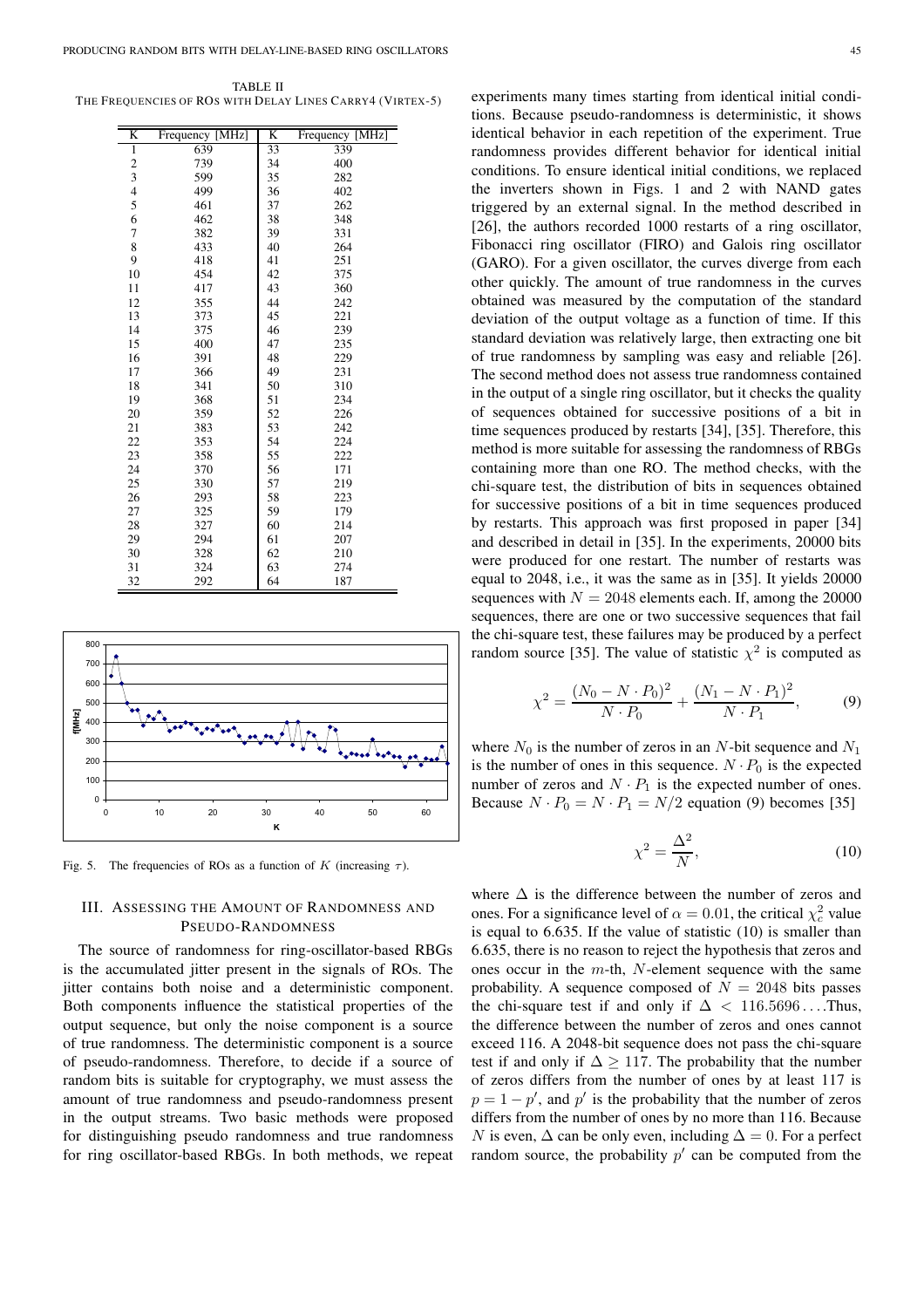following formula [35]

$$
p' = \frac{1}{2^{2048}} \left[ C_{2048}^{(1024)} + \sum_{i=1}^{58} (C_{2048}^{(1024-i)} + C_{2048}^{(1024+i)}) \right] = 0.990289\dots
$$
\n(11)

Because  $p = 1 - p'$  it is also that  $p = 0.009711...$ If 2048-bit sequences are equally probable, they fail the chi-square test statistically every  $1/p \approx 103$  sequences. Two successive sequences do not pass the same test every  $1/p^2 \approx 10604$  sequences and three successive sequences fail every  $1/p^3 \approx 10^6$  sequences. Because  $10^6$  is significantly greater than 20000, among 20000 chi-square test results, there is at most one such case for a perfectly random source. If the sequences are produced by a nonrandom source, 2048-bit sequences fail the chi-square test for three successive values of  $m, m = 1, 2, \ldots, 20000$  many times. A computer program searches the results of 20000 chi-square tests for the greatest  $m$  for which the 2048-bit sequences fail the chi-square test for m,  $m - 1$  and  $m - 2$ . For  $j > m$  and a given significance level of the test, there is no reason to reject the hypothesis that zeros and ones occur with the same probability in successive 2048-bit sequences. Because the equal probability of zero and one in a 2048-bit sequence produced for any  $j > m$ is impossible for a deterministic system, we assume that the elements of this sequence are produced by a random source. The smallest j is equal to  $m + 1$  and denoted by  $m_{min}$ . If we select every  $j$ -th bit from the original sequence as the output, where  $j < m_{min}$ , we obtain a sequence with initial bits similar to those previously generated by repeating the generation. To avoid this result, we must select every  $j$ -th bit with j satisfying  $j \geq m_{min}$ . We emphasize that the repetition of the generation is typical in cryptography because random numbers are produced when they are needed. The continuous generation of random numbers leads to an undesirable waste of power and simplifies attacks against the RBG. Figures 6–8 present the values of  $m_{min}$  for the combined RBG with  $\tau$ implemented as two inverters, one latch and a delay line with different values [38].

The shapes of the curves in Figs. 6–8 are similar. For all sampling frequencies, the value for  $m_{min}$  decreases irregularly with the increase of  $K$ . With more source generators, we increase the randomness of the output sequence. For small  $K$ , large differences in randomness between combined RBGs with different realizations of  $\tau$  can be observed for all sampling frequencies. If  $K$  is large, a combined RBG with inverters and latches offers similar randomness. The combined RBG using ROs with the delay  $\tau$  realized with carry chain logic is worse for all  $f_L$ . Simultaneously, the same generator produces sequences that pass NIST tests for all sampling frequencies and K significantly smaller than that reported in the literature [38]. It basically indicates that a deterministic component of the accumulated jitter is responsible for the very good statistical properties at the output of this type combined RBG. It also confirms the results of N. Bochard *et al.* that the method of Wold and Tan can provide sequences that pass all statistical tests when ring oscillators do not exhibit any jitter [33]. The result above does not eliminate this generator



Fig. 6. The values of  $m_{min}$  for RBGs from Fig. 2 and three realizations of the delay  $\tau$ ,  $f_L = 100$  MHz.



Fig. 7. The values of  $m_{min}$  for RBGs from Fig. 2 and three realizations of the delay  $\tau$ ,  $f_L = 150$  MHz.



Fig. 8. The values of  $m_{min}$  for RBGs from Fig. 2 and three realizations of the delay  $\tau$ ,  $f_L = 200$  MHz.

from cryptographic applications. To obtain a random sequence, we choose every  $j$ -th element of the sequence produced by the RBG described, where  $j \geq m_{min}$ . For example, if the combined RBG uses 50 source generators, it is sufficient to choose every  $10^{th}$  bit to obtain a random sequence for  $f_L = 100$  MHz. It reduces the bit rate to 10 Mbit/s, but the ROs do not synchronize each other, and the frequency injection attack is significantly hampered.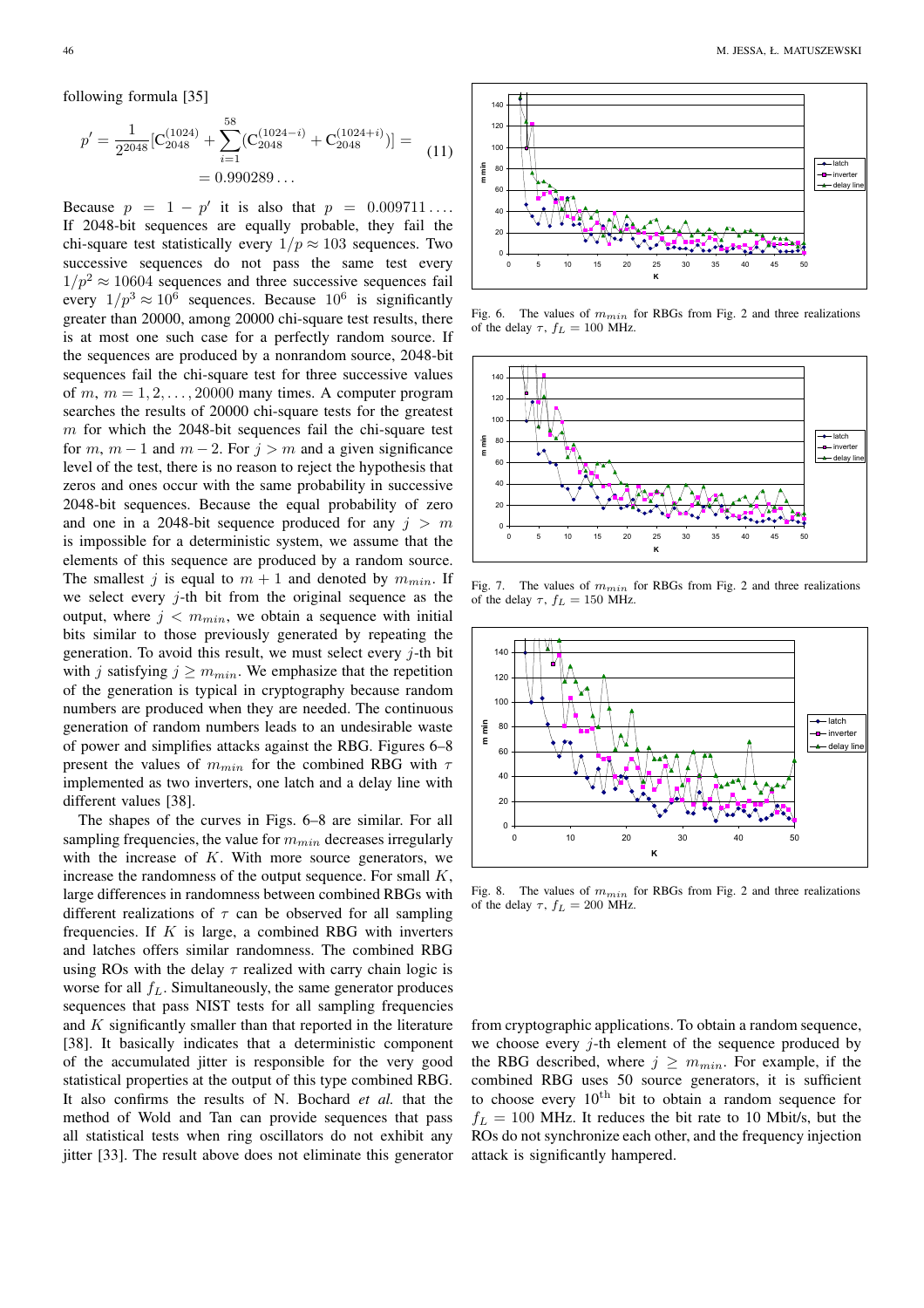

Fig. 9. Combined RO-based RBG with individual sources of sampling frequency.

### IV. ENHANCING THE RANDOMNESS OF A COMBINED RBG

Although it is expected that RO-based RBG with delay line is significantly more resistant to injection attacks and to the environmental changes compared to solutions described in the literature, its throughput may not be satisfactory in some applications. To increase the value of this parameter, we have to decrease  $m_{min}$ . One of the possible methods which can be applied in FPGAs is the change of the source of sampling frequency  $f_L$  from quartz oscillator to ring oscillator which offers larger jitter. Because such change does not significantly decrease  $m_{min}$ , we have assumed that the output of each RO is sampled by another ring oscillator with significantly smaller frequency, assigned to this RO (Fig. 9). We used pairs of ROs from Table II. The output of oscillator 1 is sampled by oscillator 33, the output of oscillator 2 is sampled by oscillator 34, etc. Generally, the output of the l-th oscillator, is sampled by the  $(l + K)$  RO. The values of of  $m_{min}$  obtained for modified combined RBG (curve RO\_D\_RO) and for the combined RBG from Fig. 2, using delay  $\tau$  implemented as two inverters, one latch and a delay line with different values, are shown in Figs. 10–12.

Comparing RNGs with carrry4, we see that the use of additional ROs decreases  $m_{min}$  for almost all K. The greatest gain is observed for the highest sampling frequency and  $K$ between 8 and 22. This is particularly promising because the smallest  $K$  that ensures at the output sequences that pass all statistical tests is also relatively small [38]. The results of tests obtained for combined RBGs with inverters and latches will not be further considered because of the sensitivity of RBGs to the injection attack.



Fig. 10. The values of  $m_{min}$  for RBGs from Fig. 9 and four realizations of the delay  $\tau$ ,  $f_L = 100$  MHz.



Fig. 11. The values of  $m_{min}$  for RBGs from Fig. 9 and four realizations of the delay  $\tau$ ,  $f_L = 150$  MHz.



Fig. 12. The values of  $m_{min}$  for RBGs from Fig. 9 and four realizations of the delay  $\tau$ ,  $f_L = 200$  MHz.

# V. THE STATISTICAL PROPERTIES OF BIT SEQUENCES PRODUCED BY A COMBINED RBG USING ROS WITH DIFFERENT DELAYS

To assess the statistical properties of the binary sequences produced by the combined RBG using the dedicated delay lines and additional ROs as a source of sampling frequencies, we used the statistical tests described in "A statistical Test Suite for Random and Pseudo-Random Number Generators for Cryptographic Applications", document 800-22 prepared by the National Institute of Standards and Technology (NIST) [44]. These tests are often referred to as the NIST 800-22 statistical test suite or, simply, the NIST 800-22 tests. During testing, we applied two approaches proposed by NIST: (1) we examined the proportion  $R_\beta$  of sequences that passed a statistical test, and (2) we examined the distribution of P-values computed by the software; that is, we examined the value of  $P_T$  [44]. We also assumed the standard set of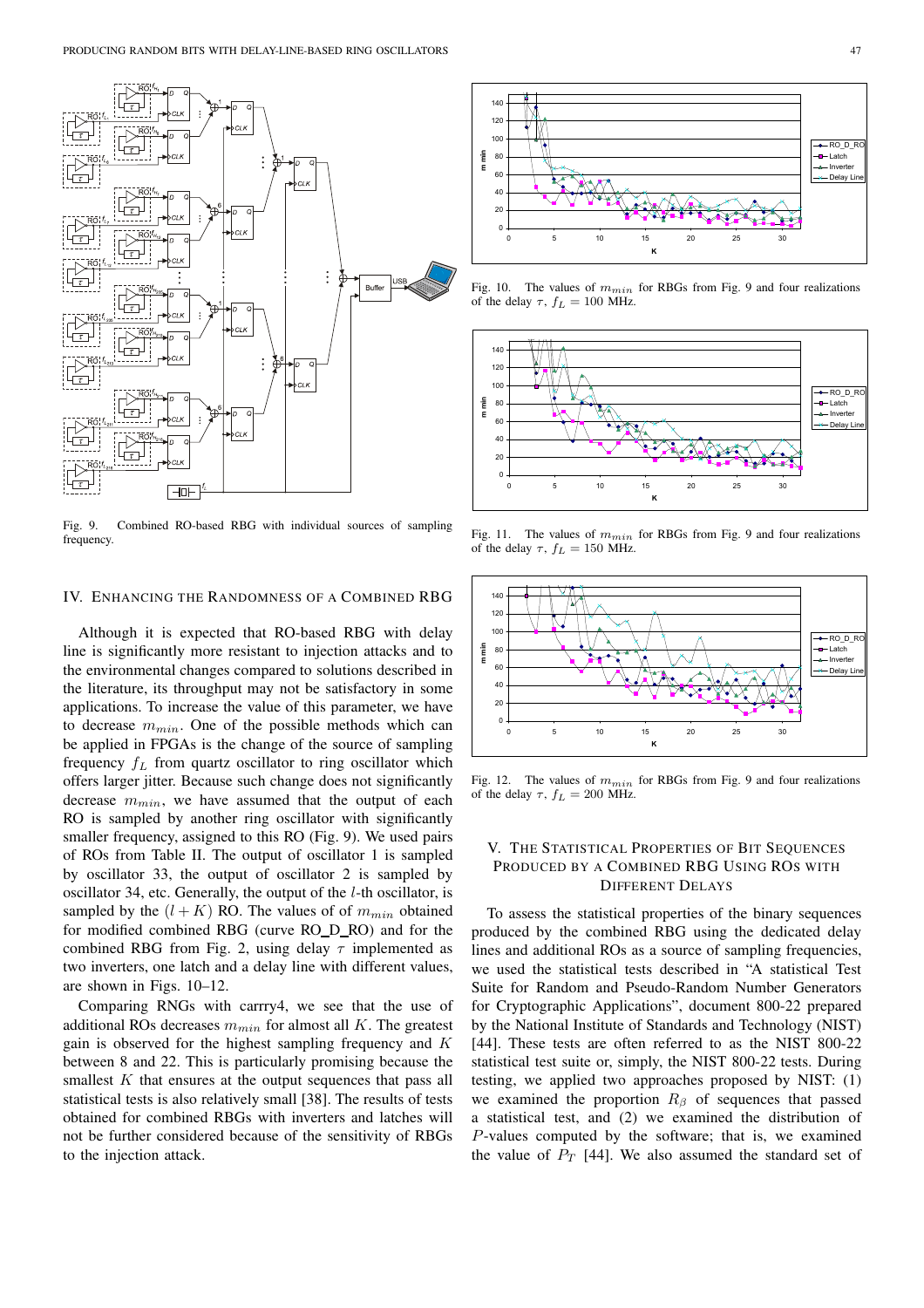TABLE III THE RESULTS OF THE NIST 800-22 TESTS FOR COMBINED RBG;  $f_L = 100$  MHz

| Type of test           | $K=12$      |         | $K=15$      |         |
|------------------------|-------------|---------|-------------|---------|
|                        | $R_{\beta}$ | $P_T$   | $R_{\beta}$ | $P_T$   |
| Frequency              | 0.9890      | 0.04010 | 0.9970      | 0.35048 |
| <b>Block Frequency</b> | 0.9880      | 0.12962 | 0.9920      | 0.62254 |
| Cumulative Sums*       | 0.9910      | 0.50619 | 0.9940      | 0.59347 |
| Runs                   | 0.9930      | 0.50421 | 0.9920      | 0.39072 |
| Longest Run of Ones    | 0.9870      | 0.71567 | 0.9910      | 0.72380 |
| Rank                   | 0.9900      | 0.04450 | 0.9860      | 0.50027 |
| Spectral DFT           | 0.9910      | 0.22364 | 0.9890      | 0.45405 |
| Non-overlapping Temp.* | 0.9830      | 0.05128 | 0.9830      | 0.00624 |
| Overlapping Templates  | 0.9890      | 0.62869 | 0.9870      | 0.22836 |
| Universal              | 0.9860      | 0.79439 | 0.9880      | 0.06087 |
| Approximate Entropy    | 0.9910      | 0.89917 | 0.9910      | 0.82727 |
| Random Excursions*     | 0.9853      | 0.10282 | 0.9852      | 0.15748 |
| Random Exc. Var.**     | 0.9853      | 0.04897 | 0.9869      | 0.03260 |
| Serial*                | 0.9870      | 0.20773 | 0.9820      | 0.21900 |
| Linear Complexity      | 0.9950      | 0.09542 | 0.9930      | 0.62254 |

TABLE IV THE RESULTS OF THE NIST 800-22 TESTS FOR COMBINED RBG;  $f_L = 150$  MHz

| Type of test           | $K=12$      |         | $K=15$      |         |
|------------------------|-------------|---------|-------------|---------|
|                        | $R_{\beta}$ | $P_T$   | $R_{\beta}$ | $P_T$   |
| Frequency              | 0.9900      | 0.23803 | 0.9920      | 0.46923 |
| <b>Block Frequency</b> | 0.9900      | 0.40649 | 0.9890      | 0.24050 |
| Cumulative Sums*       | 0.9910      | 0.46541 | 0.9910      | 0.06563 |
| Runs                   | 0.9950      | 0.48270 | 0.9960      | 0.81472 |
| Longest Run of Ones    | 0.9830      | 0.85304 | 0.9900      | 0.41902 |
| Rank                   | 0.9900      | 0.84293 | 0.9900      | 0.08610 |
| Spectral DFT           | 0.9880      | 0.18656 | 0.9850      | 0.11204 |
| Non-overlapping Temp.* | 0.9820      | 0.02641 | 0.9830      | 0.02214 |
| Overlapping Templates  | 0.9910      | 0.38211 | 0.9880      | 0.75384 |
| Universal              | 0.9880      | 0.36858 | 0.9930      | 0.10561 |
| Approximate Entropy    | 0.9930      | 0.08201 | 0.9930      | 0.20773 |
| Random Excursions*     | 0.9869      | 0.05910 | 0.9887      | 0.28352 |
| Random Exc. Var.**     | 0.9820      | 0.02477 | 0.9823      | 0.04896 |
| Serial*                | 0.9890      | 0.48853 | 0.9870      | 0.34886 |
| Linear Complexity      | 0.9900      | 0.09833 | 0.9880      | 0.88166 |

parameters proposed by NIST in v. 1.8. The significance level was  $\beta = 0.01$ . The frequency  $f<sub>L</sub>$  was equal to 100 MHz, 150 MHz, and 200 MHz. For greater  $f_L$ , e.g., equal to 250 MHz, delays between elements of the cascade from Fig. 1 are greater than the period of the sampling frequency, and the whole structure stops working properly. The results of the tests performed for the three sampling frequencies mentioned are shown in Tables III–V. The minimum passing value for the standard set of parameters was approximately 0.9805. The minimum  $P_T$  value was 0.0001. An asterisk \* denotes that this test consists of several subtests and that the worst result is shown. For tests marked with \*\*, the minimum passing value for the standard set of parameters was approximately 0.9777.

The sequences fail only random-excursions-variant test for the  $P_T$  value,  $f_L = 200$  MHz and  $K = 12$ . The all tests are satisfied for  $f_L$  equal to 100 MHz and 150 MHz for  $K \geq 12$ , which is significantly better result than that reported in the literature [31], [32], [34], [35], [38]. Perfect results of statistical tests suggest that the choice of greater frequency  $f_L$  is better because of the greater throughput. This is only partially true because the throughput is indeed

TABLE V THE RESULTS OF THE NIST 800-22 TESTS FOR COMBINED RBG;  $f_L = 200$  MHz

| Type of test                 | $K=12$      |         |             | $K=15$  |
|------------------------------|-------------|---------|-------------|---------|
|                              | $R_{\beta}$ | $P_T$   | $R_{\beta}$ | $P_T$   |
| Frequency                    | 0.9890      | 0.07525 | 0.9930      | 0.27846 |
| <b>Block Frequency</b>       | 0.9890      | 0.06087 | 0.9910      | 0.70341 |
| Cumulative Sums*             | 0.9850      | 0.06087 | 0.9940      | 0.16170 |
| Runs                         | 0.9890      | 0.84122 | 0.9890      | 0.07905 |
| Longest Run of Ones          | 0.9900      | 0.31154 | 0.9910      | 0.28402 |
| Rank                         | 0.9910      | 0.48658 | 0.9860      | 0.78110 |
| Spectral DFT                 | 0.9890      | 0.83256 | 0.9920      | 0.94829 |
| Non-overlapping Temp.*       | 0.9830      | 0.00731 | 0.9820      | 0.00436 |
| <b>Overlapping Templates</b> | 0.9890      | 0.99425 | 0.9860      | 0.43359 |
| Universal                    | 0.9900      | 0.88616 | 0.9890      | 0.36028 |
| Approximate Entropy          | 0.9900      | 0.75581 | 0.9900      | 0.17958 |
| Random Excursions*           | 0.9838      | 0.01761 | 0.9825      | 0.01862 |
| Random Exc. Var.**           | 0.9838      | 0.00000 | 0.9857      | 0.16628 |
| Serial*                      | 0.9900      | 0.24549 | 0.9930      | 0.84464 |
| Linear Complexity            | 0.9890      | 0.89776 | 0.9870      | 0.74789 |

greater, but the true randomness of the output bits can be smaller. For example, if the combined RBG uses 15 source generators, it is sufficient to choose every  $22<sup>nd</sup>$  bit to obtain a random sequence for  $f_L = 100$  MHz. It reduces the bit rate to approximately 4.54 Mbit/s. For  $f_L$  = 200 MHz, we obtain  $m_{min} = 72$  and approximately 2.77 Mbit/s. On the other hand, if we choose  $K = 20$ , we have ~5.88 Mbit/s for  $f_L = 100$  MHz ( $m_{min} = 17$ ) and ~7.14 Mbit/s for  $f_L = 200 \text{ MHz}$  ( $m_{min} = 28$ ). In the both cases the throughput obtained for the combined RBG with additional ROs is significantly greater than the throughput observed for the same combined RBG but without additional ROs.

The increase of  $K$  over 32 is very limited because of the condition  $f_H > f_L$ . We can decrease the sampling frequency  $f_L$  below 100 MHz but it decreases the output bit rate. If the resources of FPGA are not critical the optimal choice seems to be generator from Fig. 2 with  $K$  greater than 80. In this case, we still have that  $f_H > f_L = 100$  MHz but  $m_{min}$  does not exceed 5. It yields the efficient bit rate at the output of the combined RBG not smaller than 20 Mbit/s for Virtex-5.

#### VI. CONCLUSION

Combining XOR bits produced at the same time by many independent random number generators is an efficient method for producing random sequences that pass every statistical test. This method requires relatively large resources, and excellent statistical properties can be observed for both deterministic and nondeterministic systems. From a cryptography perspective the elements of output sequence should be unpredictable which require the use of a physical source of randomness. Although the FPGAs are deterministic circuits, we can find phenomena, like jitter in ring oscillators, which can be used to produce unpredictable sequences. Such generator was proposed by Sunar *et. al.* and next modified by Wold and Tan. The use of delay lines as  $\tau$  in the generator of Wold and Tan has not been considered in the literature. To apply sequences produced by this generator in cryptography, we have to choose only certain bits of the original sequence as output. The throughput is significantly reduced but it is still greater than for the generator of Wold and Tan. It is also expected that RBGs described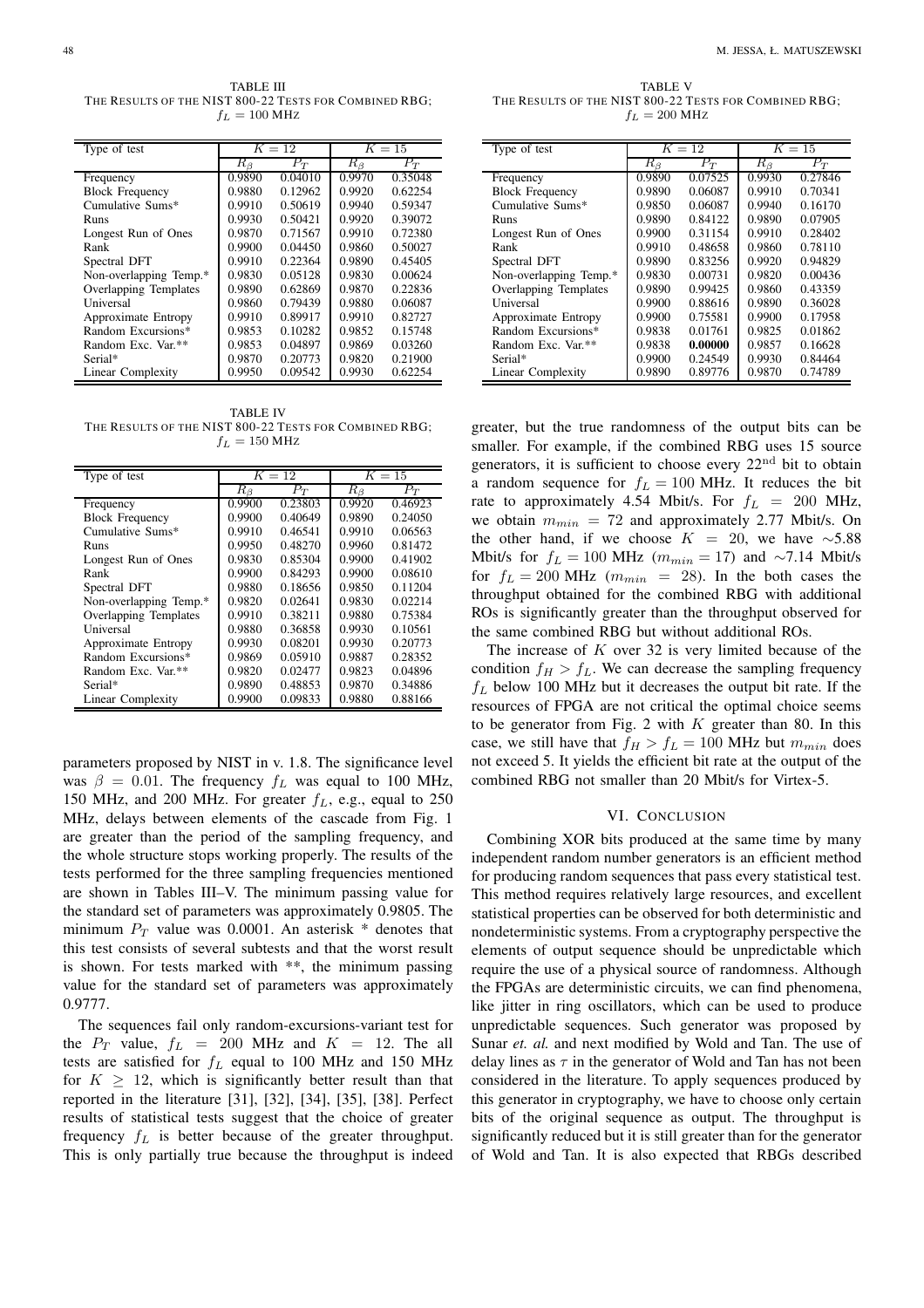in this paper are more robust to injection attack than known solutions of RBGs using ROs. The latter is guaranteed by two elements: the realization of  $\tau$  with carry chain logic which is robust to different cryptographic attacks, e.g., to power attack, and the distribution of frequencies of ROs over a very wide range. The use of delay lines with different delays for different ROs hampers synchronization between ROs implemented in the same FPGA preventing the quality degradation of RObased combined RBGs.

The generators described in this paper can be an interesting alternative for cryptographic systems for which the resources are not critical. They can be used, e.g., as generators of initialization vectors for block ciphers, in authentications schemes, as generators of salts for passwords storage or as generators of seeds for pseudo-random number generators. When a cryptographic system is implemented as ASIC, better performance of the RBG is expected. A designer can control some parameters, e.g., the length of internal connections, which is very difficult for FPGAs. Consequently, he/she can ensure better reproducibility of the RBG parameters, smaller correlation between ring oscillators and better robustness to cryptographic attacks.

The goal of future research can be methods of decreasing  $m_{min}$  for a given resources. One of the promising technique seems to be compression of bits produced in a time window sliding along the generated bits. This method requires fast and parallel processing. Another method which can potentially decrease  $m_{min}$  is the use of another phenomena observed in digital circuits, e.g., the metastable states.

#### **REFERENCES**

- [1] W. T. Holman, J. A. Connelly, and A. B. Downlatabadi, "An integrated analog/digital random noise source," *IEEE Transactions on Circuits and Systems I: Fundamental Theory and Applications*, vol. 44, pp. 521–528, June 1997.
- [2] V. Bagini and M. Bucci, "A Design of reliable true random number generator for cryptographic applications," in *Proceedings of Workshop Cryptographics Hardware Embedded Systems, CHES'1999*, Heidelberg, 1999, pp. 204–218, LNCS 1717.
- [3] C. S. Petrie and J. A. Connelly, "The sampling of noise for random generation," *Proceedings of the 50th International Symposium on Circuits and Systems ISCAS'1999*, vol. 6, pp. 26–29, 1999.
- [4] M. Bucci, L. Germani, R. Luzzi, P. Tommasimo, A. Trifiletti, and M. Varanonuovo, "A high-speed IC random-number source for smartcard microcontrollers," *IEEE Transactions on Circuits and Systems I: Fundamental Theory and Applications*, vol. 50, pp. 1373–1380, November 2003.
- [5] J. Holleman, S. Bridges, B. P. Otis, and C. Diorio, "A  $3 \mu$ w cmos true random number generator with adaptive floating-gate offset cancellation," *IEEE Journal of Solid-State Circuits*, vol. 43, pp. 1324–1336, May 2008.
- [6] M. J. Bellido et al., "A simple binary random number generator: New appoaches for CMOS VLSI," *Proceedings of the 35th Midwest Symposium on Circuits and Systems*, vol. 1, pp. 127–129, 1992.
- [7] M. Epstein, L. Hars, R. Krasinski, M. Rosner, and H. Zheng, "Design and implementation of a true random number generator based on digital circuit artifacts," in *Proceedings of Workshop Cryptographics Hardware Embedded Systems, CHES'2003*, 2003, pp. 152–165, LNCS 2779.
- [8] I. Vasyltsov, E. Hambardzumyan, Y.-S. Kim, and B. Karpinskyy, "Fast digital RBG based on metastable ring oscillator," in *Proceedings of Workshop Cryptographics Hardware Embedded Systems, CHES'2008*, 2008, pp. 164–180, LNCS 5154.
- [9] S. Srinivasan, S. Mathew, V. Erraguntla, and R. Krishnamurthy, "A 4Gbps 0.57pJ/bit Process-Voltage-Temperature Variation Tolerant all-Digital True Random Number Generator in 45nm CMOS," in *Proceedings of 22nd International Conference on VLSI Design*, 2009, pp. 301– 306.
- [10] M. Varchola and M. Drutarovsky, "New high entropy element for FPGA based true random number generators," in *Proceedings of Workshop Cryptographics Hardware Embedded Systems, CHES'2010*, 2010, pp. 351–365, LNCS 6225.
- [11] G. Bernstein and M. A. Lieberman, "Secure random number generation using chaotic circuits," *IEEE Transactions on Circuits and System*, vol. 37, pp. 1157–1164, Spetember 1990.
- [12] R. Bernardini and G. Cortelazzo, "Tools for designing chaotic systems for secure random number generation," *IEEE Transactions on Circuits and Systems I: Fundamental Theory and Applications*, vol. 48, pp. 552– 564, May 2001.
- [13] T. Stojanovski and L. Kocarev, "Chaos-based random number generators – Part I: Analysis," *IEEE Transactions on Circuits and Systems I: Fundamental Theory and Applications*, vol. 48, pp. 281–288, March 2001.
- [14] T. Stojanovski, J. Pihl, and L. Kocarev, "Chaos-based random number generators – Part II: Practical realization," *IEEE Transactions on Circuits and Systems I: Fundamental Theory and Applications*, vol. 48, pp. 382– 385, March 2001.
- [15] M. E. Yalçin, J. A. K. Suykens, and J. Vandewalle, "True bit generation from a double-scroll attractor," *IEEE Transactions on Circuits and Systems I, Regular Papers*, vol. 51, pp. 1395–1404, July 2004.
- [16] S. Callegari, R. Rovatti, and G. Setti, "Embeddable ADC-based true random number generator for cryptographic applications exploiting nonlinear signal processing and chaos," *IEEE Transactions on Signal Processing*, vol. 53, pp. 793–805, February 2005.
- [17] -, "First direct implementation of true random source on programmable hardware," *International Journal of Circuit Theory and Applications*, vol. 33, pp. 1–16, 2005.
- [18] M. Drutarovsky and P. Galaida, "Chaos-based true random number generator embedded in a mixed-signal reconfigurable hardware," *Journal of Electrical Engineering*, vol. 57, pp. 218–225, April 2006.
- [19] S. Ergün and S. Özog, "Truly random number generator based on a nonautonomous chaotic oscillator," *International Journal of Electronics and Communications*, vol. 61, pp. 235–242, April 2007.
- [20] C. S. Petrie and J. A. Connelly, "Modelling and simulation of oscillatorbased random number generators," *Proceedings of the 47th International Symposium on Circuits and Systems ISCAS'1996*, vol. 4, pp. 324–327, 1996.
- [21] C. S. Petrie and J. L. Connelly, "A noise-based IC rndom number generator for applications in Cryptography," *IEEE Transactions on Circuits and Systems I: Fundamental Theory and Applications*, vol. 47, pp. 615–621, May 2000.
- [22] M. Bucci, L. Germani, R. Luzzi, A. Trifiletti, and M. Varnonuovo, "A high-speed oscillator-based truly random number source for cryptographic applications on a smartcard IC," *IEEE Transactions on Computers*, vol. 52, pp. 403–409, April 2003.
- [23] B. Jun and B. Kocher, *The Intel random number generator*. San Francisco, CA: Cryptography Research Inc., April 1999, white paper for Intel Corp. Available at: 1999, white paper for Intel Corp. Available at: http://www.cryptography.com/resources,whitepapers/IntelRNG.pdf.
- [24] P. Kohlbrenner and K. Gay, "An embedded true random number generator for FPGAs," in *Proceedings of the 2004 ACM/SIGDA 12th International Symposium on FPGAs, FPGA'04*, 2004, pp. 71–77.
- [25] J. D. Golić, "New methods for digital generation and postprocessing of random data," *IEEE Transactions on Computers*, vol. 55, pp. 1217–1229, October 2006
- [26] M. Dichtl and J. D. Golić, "High speed true random number generation with logic gates only," in *Proceedings of Workshop Cryptographics Hardware Embedded Systems, CHES'2007*, 2007, pp. 45–62, LNCS 4727.
- [27] B. Valtchanov, A. Aubert, F. Bernard, and V. Fischer, "Modeling and observing the jitter in ring oscillators implemented in FPGAs," in *Proceedings of IEEE Workshop on Design and Diagnostics of Electronic Circuits and Systems, DDECS'08*, 2008, pp. 1–6.
- [28] B. Valtchanov, V. Fischer, A. Aubert, and F. Bernard, "Characterization of randomness sources in ring oscillator-based true random number generators in FPGAs," in *Proceedings of IEEE Workshop on Design and Diagnostics of Electronic Circuits and Systems, DDECS'10*, 2010, pp. 48–53.
- [29] M. Baudet, D. Lubicz, J. Micolod, and A. Tassiaux, "On the security of oscillator-based random number generators," *Journal of Cryptology*, vol. 24, pp. 398–425, 2011.
- [30] B. Sunar, W. J. Martin, and D. R. Stinson, "A provably secure true random number generator with built-in tolerance to active attacks," *IEEE Transactions on Computers*, vol. 56, pp. 109–119, January 2007.